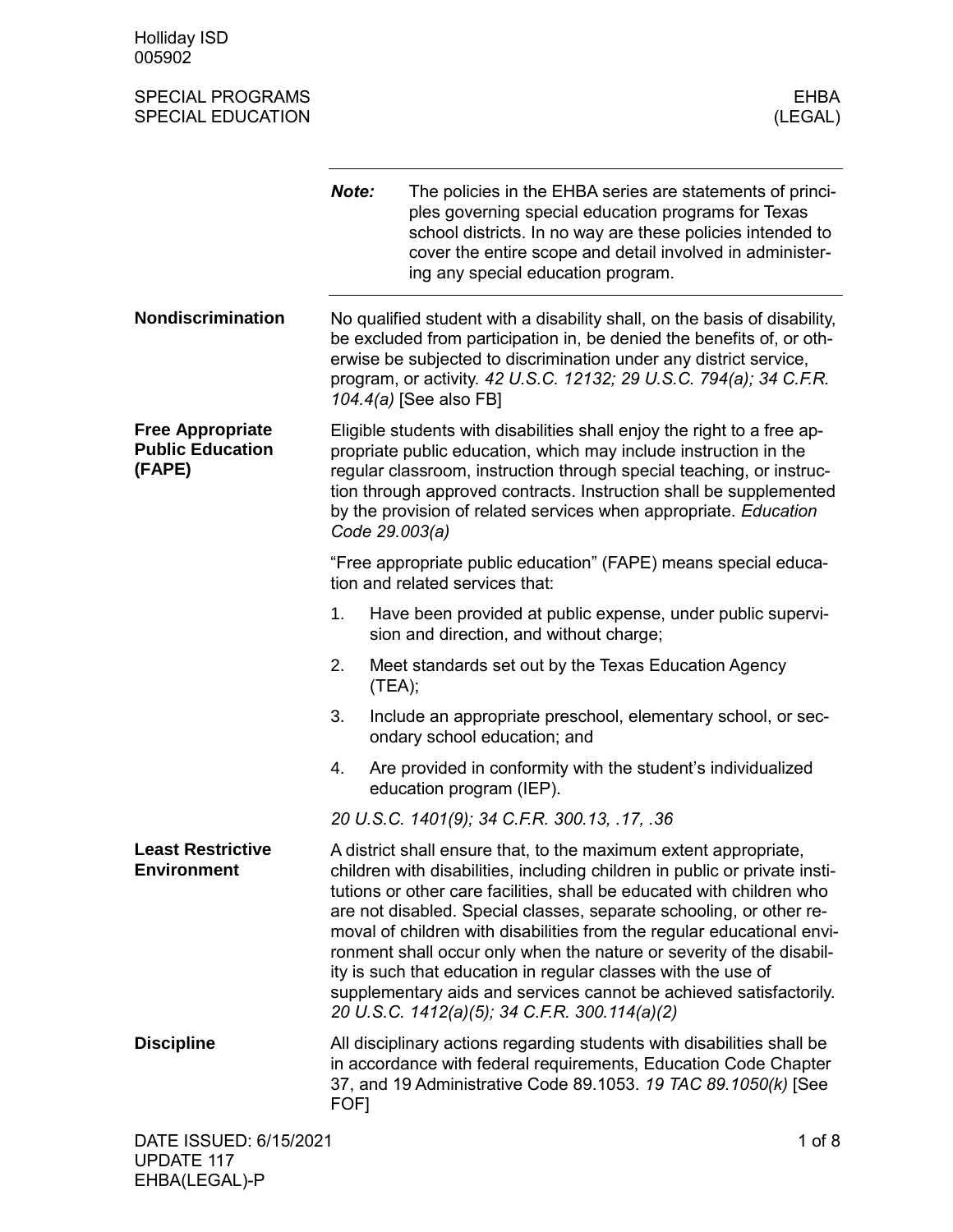| <b>Holliday ISD</b><br>005902                                      |                                                                                                                                                                                                                                                                                                                                                                                                                                                                                                                                                                                                                                                                                                                                                                                                                                                                              |
|--------------------------------------------------------------------|------------------------------------------------------------------------------------------------------------------------------------------------------------------------------------------------------------------------------------------------------------------------------------------------------------------------------------------------------------------------------------------------------------------------------------------------------------------------------------------------------------------------------------------------------------------------------------------------------------------------------------------------------------------------------------------------------------------------------------------------------------------------------------------------------------------------------------------------------------------------------|
| <b>SPECIAL PROGRAMS</b><br><b>SPECIAL EDUCATION</b>                | <b>EHBA</b><br>(LEGAL)                                                                                                                                                                                                                                                                                                                                                                                                                                                                                                                                                                                                                                                                                                                                                                                                                                                       |
| <b>Instructional</b><br><b>Arrangements and</b><br><b>Settings</b> | Instructional arrangements/settings shall be based on the individ-<br>ual needs and IEPs of eligible students receiving special education<br>services and shall include the following:                                                                                                                                                                                                                                                                                                                                                                                                                                                                                                                                                                                                                                                                                       |
| Mainstream                                                         | The mainstream instructional arrangement/setting is for providing<br>special education and related services to a student in the regular<br>classroom in accordance with the student's IEP. Qualified special<br>education personnel must be involved in the implementation of the<br>student's IEP through the provision of direct, indirect, and/or sup-<br>port services to the student and/or the student's regular classroom<br>teacher(s) necessary to enrich the regular classroom and enable<br>student success. The student's IEP must specify the services that<br>will be provided by qualified special education personnel to enable<br>the student to appropriately progress in the general education cur-<br>riculum and/or appropriately advance in achieving the goals set out<br>in the student's IEP.                                                       |
|                                                                    | Examples of services provided in this instructional arrangement in-<br>clude, but are not limited to, direct instruction, helping teacher,<br>team teaching, co-teaching, interpreter, educational aides, curricu-<br>lar or instructional modifications/accommodations, special materi-<br>als/equipment, positive classroom behavioral interventions and<br>supports, consultation with the student and his/her regular class-<br>room teacher(s) regarding the student's progress in regular educa-<br>tion classes, staff development, and reduction of ratio of students<br>to instructional staff.                                                                                                                                                                                                                                                                     |
| Homebound                                                          | The homebound instructional arrangement/setting is for providing<br>special education and related services to students who are served<br>at home or hospital bedside.                                                                                                                                                                                                                                                                                                                                                                                                                                                                                                                                                                                                                                                                                                        |
|                                                                    | Students served on a homebound or hospital bedside basis are ex-<br>pected to be confined for a minimum of four consecutive weeks as<br>documented by a physician licensed to practice in the United<br>States. Homebound or hospital bedside instruction may, as pro-<br>vided by local district policy [see EEH(LOCAL)], also be provided<br>to chronically ill students who are expected to be confined for any<br>period of time totaling at least four weeks throughout the school<br>year as documented by a physician licensed to practice in the<br>United States. The student's ARD committee shall determine the<br>amount of services to be provided to the student in this instruc-<br>tional arrangement/setting in accordance with federal and state<br>laws, rules, and regulations, including the provisions specified in 19<br>Administrative Code 1005(b). |
|                                                                    | Home instruction may also be used for services to infants and tod-<br>dlers (birth through age 2) and young children (ages 3-5) when de-<br>termined appropriate by the child's individualized family services<br>plan (IFSP) committee or ARD committee.                                                                                                                                                                                                                                                                                                                                                                                                                                                                                                                                                                                                                    |
| DATE ISSUED: 6/15/2021                                             | $2$ of $8$                                                                                                                                                                                                                                                                                                                                                                                                                                                                                                                                                                                                                                                                                                                                                                                                                                                                   |

UPDATE 117 EHBA(LEGAL)-P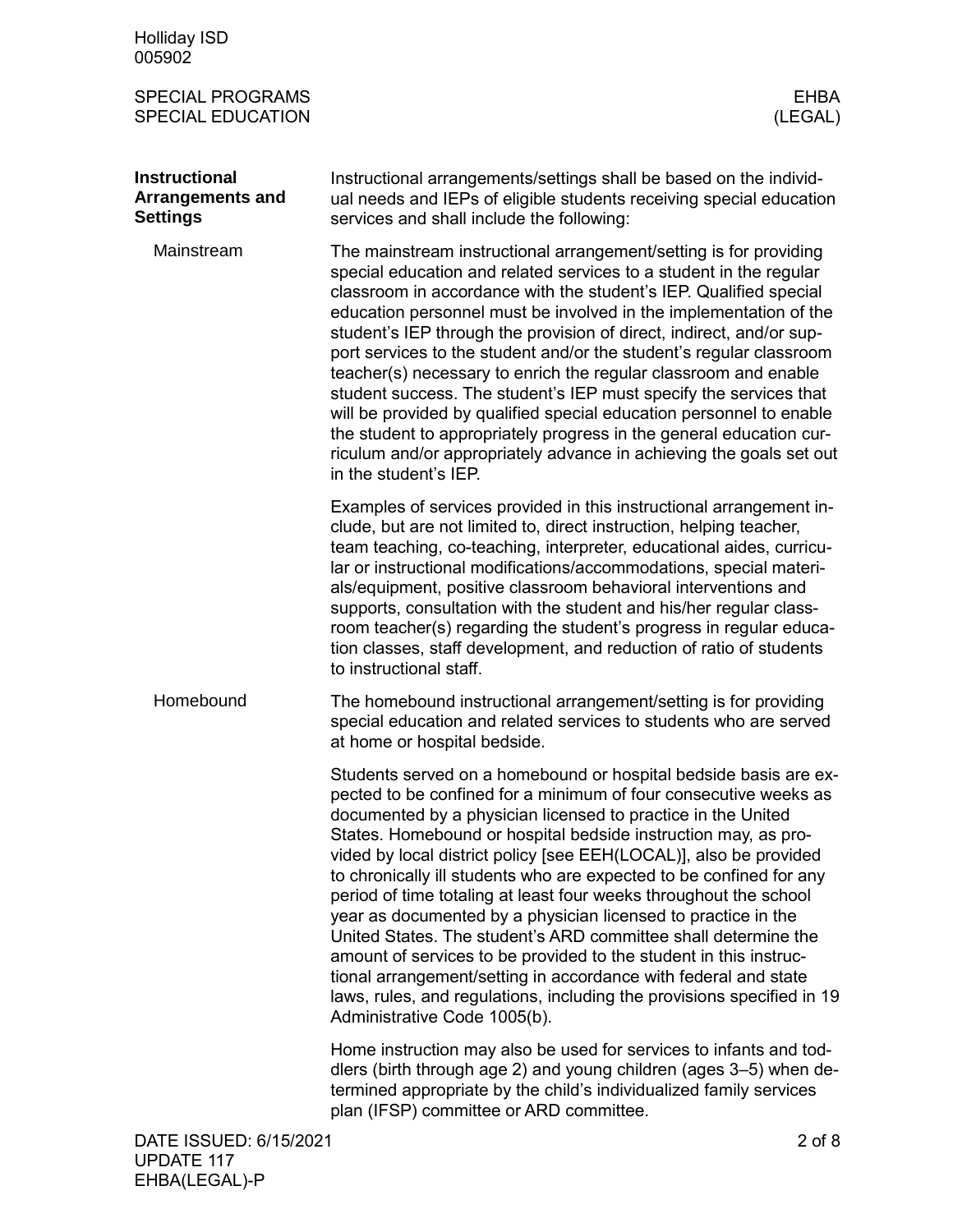| <b>Holliday ISD</b><br>005902                                      |    |                                                                                                                                                                                                                                                                                                                                                                                                                                                                                                                                                                                        |
|--------------------------------------------------------------------|----|----------------------------------------------------------------------------------------------------------------------------------------------------------------------------------------------------------------------------------------------------------------------------------------------------------------------------------------------------------------------------------------------------------------------------------------------------------------------------------------------------------------------------------------------------------------------------------------|
| <b>SPECIAL PROGRAMS</b><br><b>SPECIAL EDUCATION</b>                |    | <b>EHBA</b><br>(LEGAL)                                                                                                                                                                                                                                                                                                                                                                                                                                                                                                                                                                 |
| <b>Hospital Class</b>                                              |    | The hospital class instructional arrangement/setting is for providing<br>special education instruction in a classroom, a hospital facility, or a<br>residential care and treatment facility not operated by the district. If<br>the students residing in the facility are provided special education<br>services outside the facility, they are considered to be served in the<br>instructional arrangement in which they are placed and are not to<br>be considered as in a hospital class.                                                                                           |
| Speech Therapy                                                     |    | The speech therapy instructional arrangement/setting is for provid-<br>ing speech therapy services whether in a regular education class-<br>room or in a setting other than a regular education classroom.<br>When the only special education or related service provided to a<br>student is speech therapy, then this instructional arrangement may<br>not be combined with any other instructional arrangement.                                                                                                                                                                      |
| Resource<br>Room/Services                                          |    | The resource room/services instructional arrangement/setting is for<br>providing special education and related services to a student in a<br>setting other than regular education for less than 50 percent of the<br>regular school day.                                                                                                                                                                                                                                                                                                                                               |
| Self-Contained<br>(Mild, Moderate, or<br>Severe) Regular<br>Campus |    | The self-contained (mild, moderate, or severe) regular campus in-<br>structional arrangement/setting is for providing special education<br>and related services to a student who is in a self-contained pro-<br>gram for 50 percent or more of the regular school day on a regular<br>school campus.                                                                                                                                                                                                                                                                                   |
| Off-Home Campus                                                    |    | The off-home campus instructional arrangement/setting is for<br>providing special education and related services to the following,<br>including, but not limited to, students at South Texas Independent<br>School District and Windham School District:                                                                                                                                                                                                                                                                                                                               |
|                                                                    | 1. | A student who is one of a group of students from more than<br>one district served in a single location when a free appropriate<br>public education is not available in the respective sending dis-<br>trict;                                                                                                                                                                                                                                                                                                                                                                           |
|                                                                    | 2. | A student in a community setting or environment (not oper-<br>ated by a school district) that prepares the student for post-<br>secondary education/training, integrated employment, and/or<br>independent living in coordination with the student's individual<br>transition goals and objectives, including a student with regu-<br>larly scheduled instruction or direct involvement provided by<br>district personnel or a student in a facility not operated by a<br>school district (other than a nonpublic day school) with in-<br>struction provided by district personnel; or |
|                                                                    | 3. | A student in a self-contained program at a separate campus<br>operated by the district that provides only special education<br>and related services.                                                                                                                                                                                                                                                                                                                                                                                                                                   |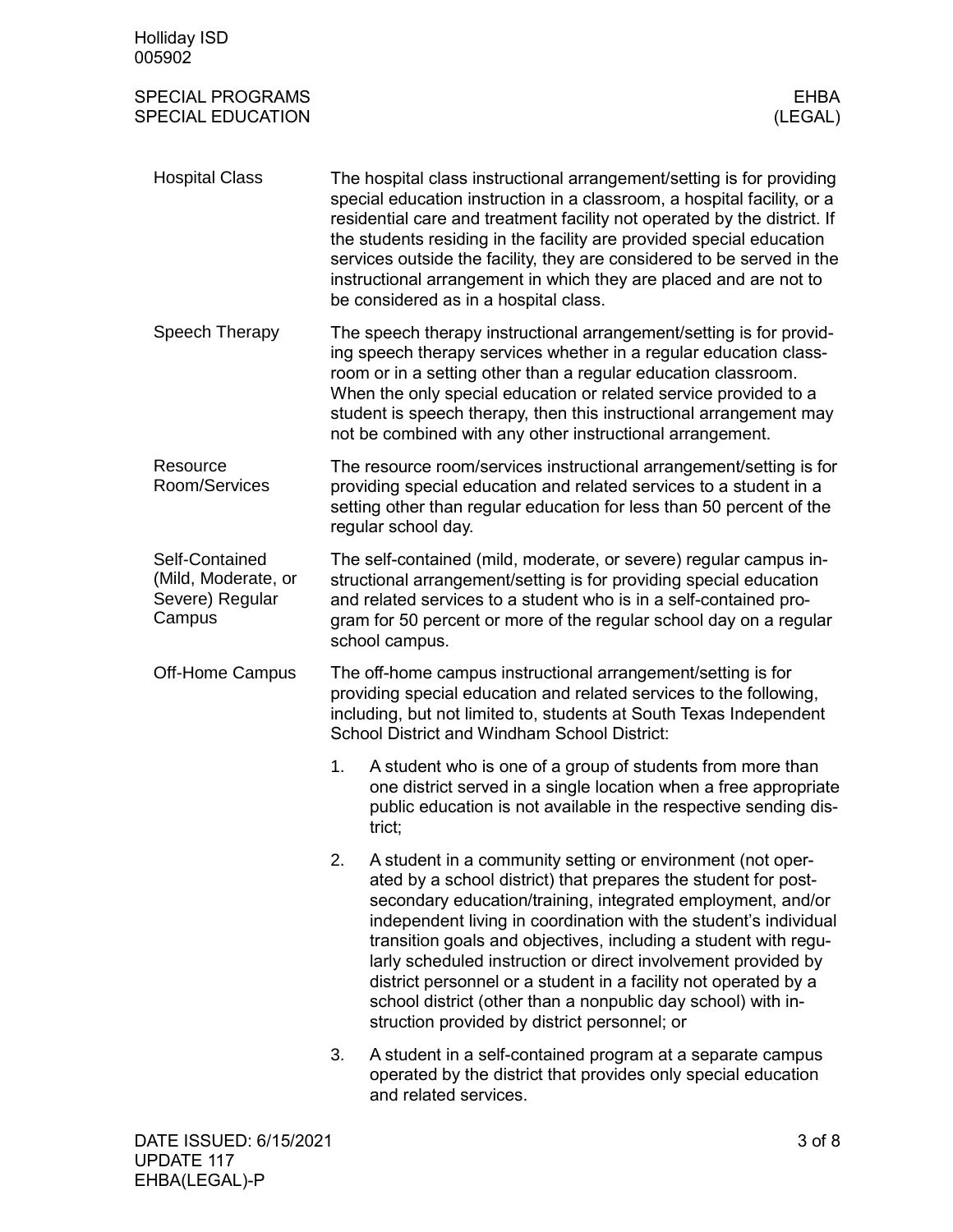| <b>Holliday ISD</b><br>005902                                                          |                                                                                                                                                                                                                                                                                                                                                                                                                                                                                                                                                                                                                                                                                                                                                                                                                                                                                                                                |
|----------------------------------------------------------------------------------------|--------------------------------------------------------------------------------------------------------------------------------------------------------------------------------------------------------------------------------------------------------------------------------------------------------------------------------------------------------------------------------------------------------------------------------------------------------------------------------------------------------------------------------------------------------------------------------------------------------------------------------------------------------------------------------------------------------------------------------------------------------------------------------------------------------------------------------------------------------------------------------------------------------------------------------|
| <b>SPECIAL PROGRAMS</b><br><b>SPECIAL EDUCATION</b>                                    | <b>EHBA</b><br>(LEGAL)                                                                                                                                                                                                                                                                                                                                                                                                                                                                                                                                                                                                                                                                                                                                                                                                                                                                                                         |
| Nonpublic Day<br>School                                                                | The nonpublic day school instructional arrangement/setting is for<br>providing special education and related services to students<br>through a contractual agreement with a nonpublic school for spe-<br>cial education.                                                                                                                                                                                                                                                                                                                                                                                                                                                                                                                                                                                                                                                                                                       |
| Vocational<br>Adjustment<br>Class/Program                                              | The vocational adjustment class/program instructional arrange-<br>ment/setting is for providing special education and related services<br>to a student who is placed on a job (paid or unpaid unless other-<br>wise prohibited by law) with regularly scheduled direct involvement<br>by special education personnel in the implementation of the stu-<br>dent's IEP. This instructional arrangement/setting shall be used in<br>conjunction with the student's individual transition goals and only<br>after the district's career and technical education classes have<br>been considered and determined inappropriate for the student.                                                                                                                                                                                                                                                                                      |
| <b>Residential Care</b><br>and Treatment<br><b>Facility (Not District</b><br>Resident) | The residential care and treatment facility (not district resident) in-<br>structional arrangement/setting is for providing special education<br>instruction and related services to students who reside in care and<br>treatment facilities and whose parents do not reside within the<br>boundaries of the district providing educational services to the stu-<br>dents. In order to be considered in this arrangement, the services<br>must be provided on a district campus. If the instruction is provided<br>at the facility, rather than on a district campus, the instructional ar-<br>rangement is considered to be the hospital class arrangement/set-<br>ting rather than this instructional arrangement. Students with disa-<br>bilities who reside in these facilities may be included in the average<br>daily attendance of the district in the same way as all other stu-<br>dents receiving special education. |
| State-Supported<br><b>Living Center</b>                                                | The state-supported living center instructional arrangement/setting<br>is for providing special education and related services to a student<br>who resides at a state-supported living center when the services<br>are provided at the state-supported living center location. If ser-<br>vices are provided on a local district campus, the student is consid-<br>ered to be served in the residential care and treatment facility ar-<br>rangement/setting.                                                                                                                                                                                                                                                                                                                                                                                                                                                                  |
|                                                                                        | 19 TAC 89.63(c), .1005(b)                                                                                                                                                                                                                                                                                                                                                                                                                                                                                                                                                                                                                                                                                                                                                                                                                                                                                                      |
| <b>Other Program</b><br><b>Options</b>                                                 | Other program options that may be considered for the delivery of<br>special education and related services to a student include con-<br>tracts with other districts and programs approved by TEA.                                                                                                                                                                                                                                                                                                                                                                                                                                                                                                                                                                                                                                                                                                                              |
|                                                                                        | 19 TAC 89.63(f), .1005(f)                                                                                                                                                                                                                                                                                                                                                                                                                                                                                                                                                                                                                                                                                                                                                                                                                                                                                                      |
| <b>Regular School Day</b>                                                              | Subject to 19 Administrative Code 89.1075(e) (General Program<br>Requirements and Local District Procedures) [see EHBAB], for the<br>purpose of determining the student's instructional arrangement/set-                                                                                                                                                                                                                                                                                                                                                                                                                                                                                                                                                                                                                                                                                                                       |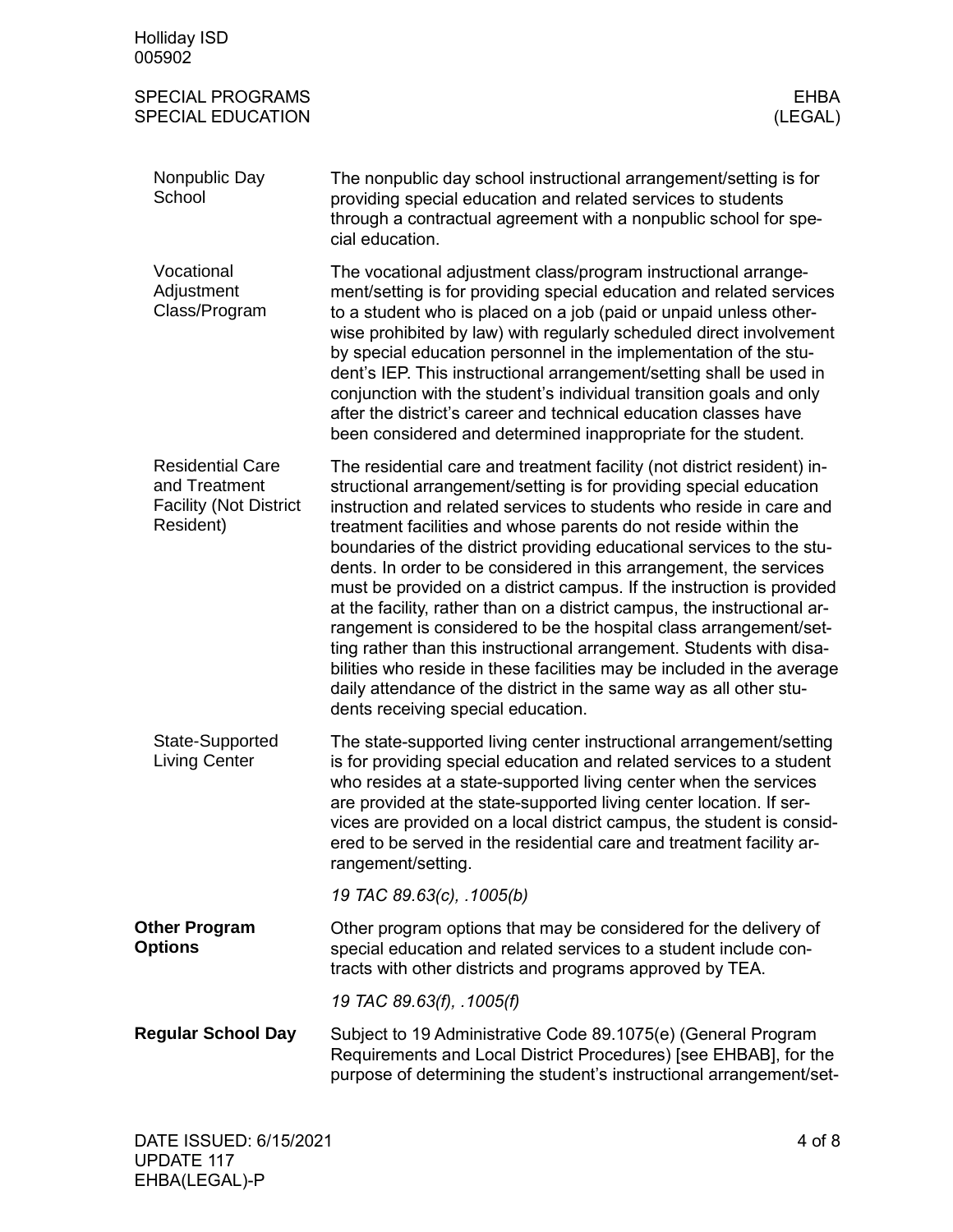| <b>Holliday ISD</b><br>005902                       |                                                                                                                                                                                                                                                                                                                                                                                                                                                                                                                                                                                                                                                                                       |
|-----------------------------------------------------|---------------------------------------------------------------------------------------------------------------------------------------------------------------------------------------------------------------------------------------------------------------------------------------------------------------------------------------------------------------------------------------------------------------------------------------------------------------------------------------------------------------------------------------------------------------------------------------------------------------------------------------------------------------------------------------|
| <b>SPECIAL PROGRAMS</b><br><b>SPECIAL EDUCATION</b> | <b>EHBA</b><br>(LEGAL)                                                                                                                                                                                                                                                                                                                                                                                                                                                                                                                                                                                                                                                                |
|                                                     | ting, the regular school day is defined as the period of time deter-<br>mined appropriate by the admission, review, and dismissal (ARD)<br>committee. 19 TAC 89.1005(b)                                                                                                                                                                                                                                                                                                                                                                                                                                                                                                               |
| <b>Nonpublic Day</b><br><b>School Placements</b>    | For nonpublic day school placements [see Nonpublic Day School,<br>above], the district or shared service arrangement shall submit in-<br>formation to TEA indicating the students' identification numbers, ini-<br>tial dates of placement, and the names of the facilities with which<br>the district or shared service arrangement is contracting. The dis-<br>trict or shared service arrangement shall not count contract stu-<br>dents' average daily attendance as eligible. TEA shall determine<br>the number of contract students reported in full-time equivalents<br>and pay state funds to the district according to the formula pre-<br>scribed in law. 19 TAC 89.1005(e) |
| <b>Related Services</b>                             | "Related services" means transportation, and such developmental,<br>corrective, and other supportive services as may be required to as-<br>sist a child with a disability to benefit from special education, in-<br>cluding the early identification and assessment of disabling condi-<br>tions in children.                                                                                                                                                                                                                                                                                                                                                                         |
|                                                     | The term includes speech-language pathology and audiology ser-<br>vices, interpreting services, psychological services, physical and<br>occupational therapy, recreation, including therapeutic recreation,<br>social work services, school nurse services designed to enable a<br>child with a disability to receive FAPE as described in the child's<br>IEP, counseling services, including rehabilitation counseling, orien-<br>tation and mobility services, and medical services, except that<br>medical services shall be for diagnostic and evaluation purposes<br>only.                                                                                                       |
|                                                     | The term does not include a medical device that is surgically im-<br>planted, the optimization of the device's functioning, or the replace-<br>ment of such device.                                                                                                                                                                                                                                                                                                                                                                                                                                                                                                                   |
|                                                     | 20 U.S.C. 1401(26); 34 C.F.R. 300.34                                                                                                                                                                                                                                                                                                                                                                                                                                                                                                                                                                                                                                                  |
| <b>Extended School</b><br><b>Year Services</b>      | Extended school year (ESY) services are defined as individualized<br>instructional programs beyond the regular school year for eligible<br>students with disabilities.                                                                                                                                                                                                                                                                                                                                                                                                                                                                                                                |
|                                                     | A district shall ensure that ESY services are available as necessary<br>to provide a student with a disability with FAPE.                                                                                                                                                                                                                                                                                                                                                                                                                                                                                                                                                             |
|                                                     | ESY services must be provided only if the ARD committee deter-<br>mines, on an individual basis, that the services are necessary for<br>FAPE. A district may not limit ESY services to particular categories                                                                                                                                                                                                                                                                                                                                                                                                                                                                          |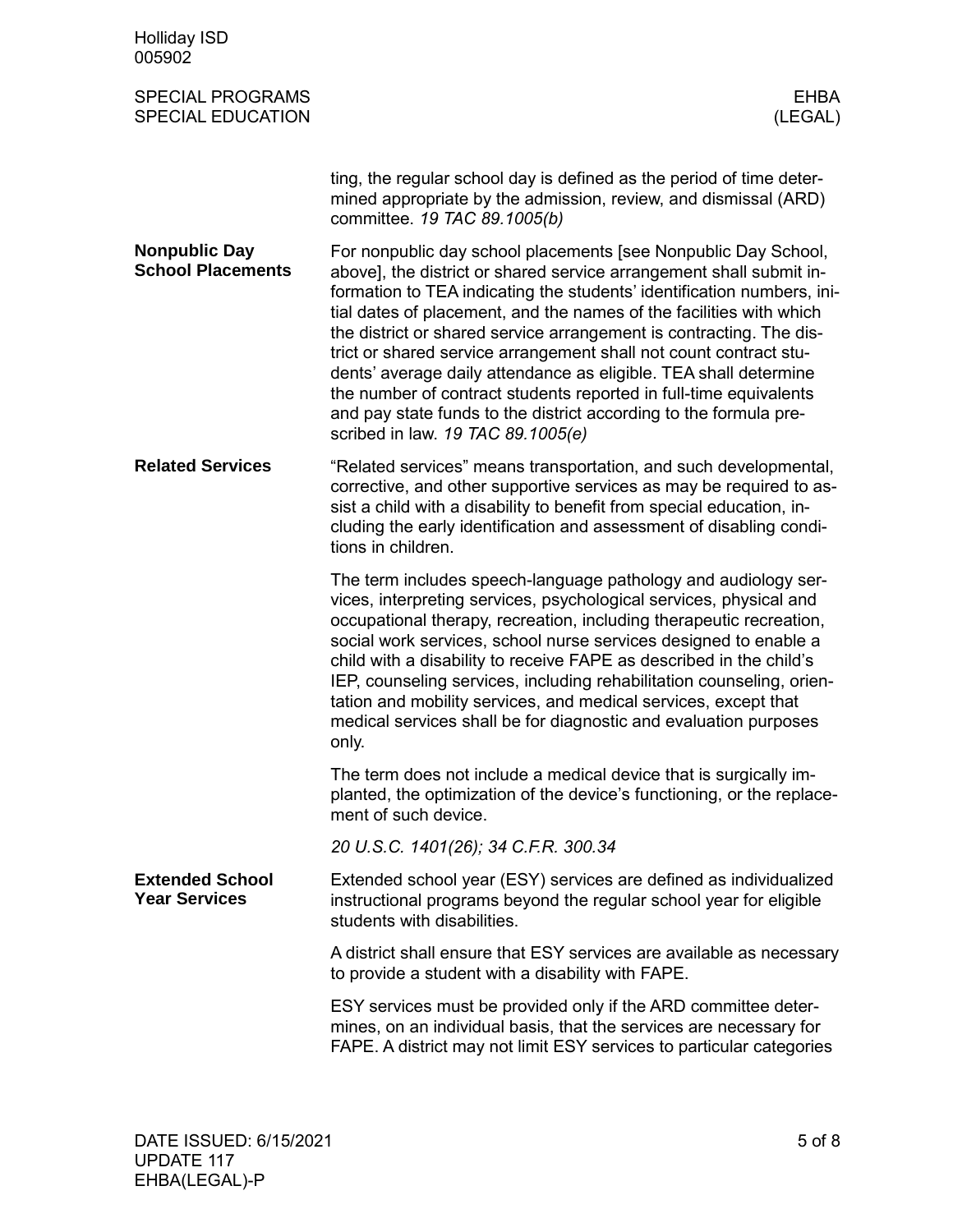| <b>Holliday ISD</b><br>005902                       |          |                                                                                                                                                                                                                                                                                                                                                                                                                |
|-----------------------------------------------------|----------|----------------------------------------------------------------------------------------------------------------------------------------------------------------------------------------------------------------------------------------------------------------------------------------------------------------------------------------------------------------------------------------------------------------|
| <b>SPECIAL PROGRAMS</b><br><b>SPECIAL EDUCATION</b> |          | <b>EHBA</b><br>(LEGAL)                                                                                                                                                                                                                                                                                                                                                                                         |
|                                                     |          | of disability or unilaterally limit the type, amount, or duration of ESY<br>services.                                                                                                                                                                                                                                                                                                                          |
|                                                     |          | 34 C.F.R. 300.106; 19 TAC 89.1065                                                                                                                                                                                                                                                                                                                                                                              |
| <b>Off-Campus Program</b>                           |          | An off-campus program includes special education and related ser-<br>vices provided during school hours in a facility other than a school<br>district campus.                                                                                                                                                                                                                                                  |
| Program Provider                                    |          | An off-campus program provider is an entity that provides the ser-<br>vices identified above and includes:                                                                                                                                                                                                                                                                                                     |
|                                                     | 1.       | A county system operating under application of former law as<br>provided in Education Code 11.301;                                                                                                                                                                                                                                                                                                             |
|                                                     | 2.       | A regional education service center established under Educa-<br>tion Code, Chapter 8;                                                                                                                                                                                                                                                                                                                          |
|                                                     | 3.       | A nonpublic day school; or                                                                                                                                                                                                                                                                                                                                                                                     |
|                                                     | 4.       | Any other public or private entity with which a school district<br>enters into a contract under Education Code 11.157(a), for the<br>provision of special education services in a facility other than<br>a district campus operated by a district.                                                                                                                                                             |
|                                                     |          | 19 TAC 89.1094(a)(2)-(3)                                                                                                                                                                                                                                                                                                                                                                                       |
| Program Placement                                   |          | A district may contract with an off-campus program provider to pro-<br>vide some or all of the special education and related services to a<br>student in accordance with the requirements in 19 Administrative<br>Code 89.1094.                                                                                                                                                                                |
|                                                     | conduct: | Before the district places a student with a disability in, or refers a<br>student to, an off-campus program, the district shall initiate and                                                                                                                                                                                                                                                                   |
|                                                     | 1.       | An onsite review to ensure that the off-campus program is ap-<br>propriate for meeting the student's educational needs; and                                                                                                                                                                                                                                                                                    |
|                                                     | 2.       | A meeting of the student's ARD committee to develop an IEP<br>for the student in accordance with 34 C.F.R. 300.320-.325,<br>state statutes, and commissioner of education rules in 19 Ad-<br>ministrative Code Chapter 89 (Commissioner's Rules Con-<br>cerning Special Education Services).                                                                                                                   |
|                                                     |          | The appropriateness of the off-campus program for each student<br>placed shall be documented in the IEP annually. The student's<br>ARD committee may only recommend an off-campus program<br>placement for a student if the committee determines that the nature<br>and severity of the student's disability and special education needs<br>are such that the student cannot be satisfactorily educated in the |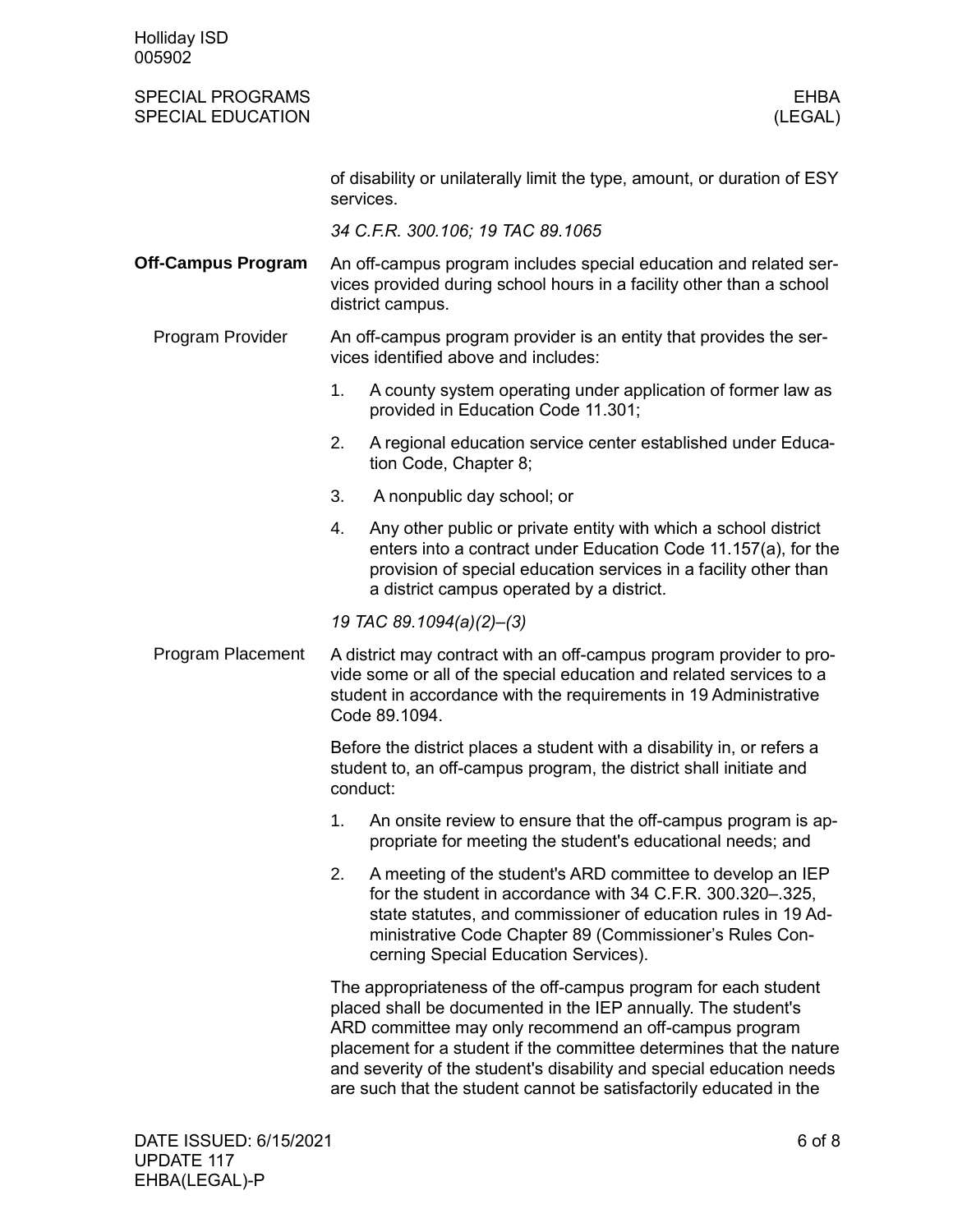| <b>Holliday ISD</b><br>005902                       |                                                                                                                                                                                                                                                                                                                                                                                                                                                                                                                                                                                                                                                                        |
|-----------------------------------------------------|------------------------------------------------------------------------------------------------------------------------------------------------------------------------------------------------------------------------------------------------------------------------------------------------------------------------------------------------------------------------------------------------------------------------------------------------------------------------------------------------------------------------------------------------------------------------------------------------------------------------------------------------------------------------|
| <b>SPECIAL PROGRAMS</b><br><b>SPECIAL EDUCATION</b> | <b>EHBA</b><br>(LEGAL)                                                                                                                                                                                                                                                                                                                                                                                                                                                                                                                                                                                                                                                 |
|                                                     | district. The district must follow the requirements of 19 Administra-<br>tive Code 89.1094(b)(3)(A)–(C), regarding the review of the place-<br>ment of the off-campus program for each student.                                                                                                                                                                                                                                                                                                                                                                                                                                                                        |
|                                                     | The placement of more than one student in the same off-campus<br>program facility may be considered in the same on-site visit to a fa-<br>cility. However, the IEP of each student must be individually re-<br>viewed, and a determination of appropriateness of placement and<br>services must be made for each student.                                                                                                                                                                                                                                                                                                                                              |
|                                                     | 19 TAC 89.1094(b)                                                                                                                                                                                                                                                                                                                                                                                                                                                                                                                                                                                                                                                      |
| Notification and<br><b>Review</b>                   | Within 30 calendar days from an ARD committee's decision to<br>place or continue the placement of a student in an off-campus pro-<br>gram, a district must electronically submit to TEA notice of, and in-<br>formation regarding, the placement in accordance with submission<br>procedures specified by TEA.                                                                                                                                                                                                                                                                                                                                                         |
|                                                     | If the off-campus program is on the commissioner's list of approved<br>off-campus programs, TEA will review the student's IEP and place-<br>ment as required by 34 C.F.R. 300.120, and, in the case of a place-<br>ment in or referral to a private school or facility, 34 C.F.R. 300.146.<br>After review, TEA will notify the district whether federal or state<br>funds for the off-campus program placement are approved. If TEA<br>does not approve the use of funds, it will notify the district of the<br>basis for the non-approval.                                                                                                                           |
|                                                     | If the off-campus program is not on the commissioner's list of ap-<br>proved off-campus programs, TEA will begin the approval proce-<br>dures described below. Districts must ensure there is no delay in<br>implementing a child's IEP in accordance with 34 C.F.R.<br>$300.103(c)$ .                                                                                                                                                                                                                                                                                                                                                                                 |
|                                                     | If an off-campus program placement is ordered by a special educa-<br>tion hearing officer or court of competent jurisdiction, the district<br>must notify TEA of the order within 30 calendar days. The off-cam-<br>pus program serving the student is not required to go through the<br>approval procedures described in 19 Administrative Code 89.1094<br>for the ordered placement. If, however, the district or other districts<br>intend to place other students in the off-campus program, the off-<br>campus program will be required to go through the approval proce-<br>dures to be included on the commissioner's list of approved off-<br>campus programs. |
|                                                     | 19 TAC 89.1094(c)                                                                                                                                                                                                                                                                                                                                                                                                                                                                                                                                                                                                                                                      |
| Approval                                            | Off-campus programs must have their educational programs ap-<br>proved for contracting purposes by the commissioner in accord-<br>ance with 19 Administrative Code 89.1094(d).                                                                                                                                                                                                                                                                                                                                                                                                                                                                                         |